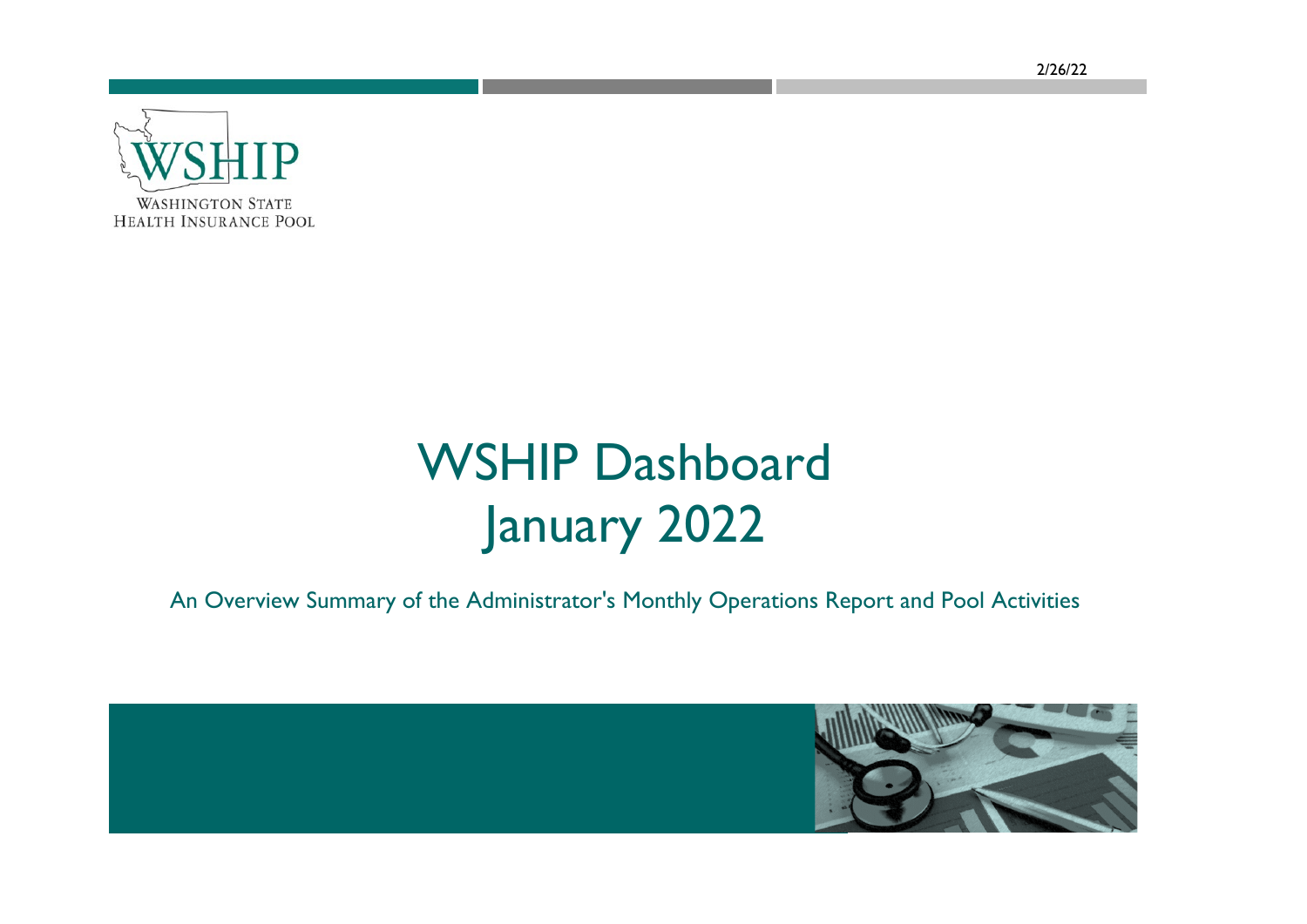**WASHINGTON STATE** 

## Enrollment Summary



| Individuals             | $lan-21$ | Feb-21               | $Mar-21$    | Apr-21    | $May-21$             | $lun-2l$ | $ ul-2 $                      | Aug-21    | $Sep-21$  | $Oct-21$             | <b>Nov-21</b> | Dec-21          | $Jan-22$  |
|-------------------------|----------|----------------------|-------------|-----------|----------------------|----------|-------------------------------|-----------|-----------|----------------------|---------------|-----------------|-----------|
| <b>Total Enrollment</b> | 1311     | 1309                 | <b>1285</b> | 1268      | 1247                 | 1239     | 1224                          | 1173      | 1143      | 1062                 | 1057          | 1051            | 1033      |
| 3rd Party Sponsorship   |          | $842(64%)$ 842 (64%) | 828(64%)    |           | $813(64%)$ 792 (64%) |          | 787 (64%) 776 (63%) 734 (63%) |           |           | $711(62%)$ 638 (60%) | 633(60%)      | 629(60%)        | 622 (60%) |
| Non-Medicare            | 148(77%) | 148(77%)             | 146 (77%)   | 146(77%)  | 145(77%)             | 145(77%) | 144 (77%)                     | 144 (77%) | 137(77%)  | 138 (77%)            | 138(77%)      | 138 (77%)       | 36 (78%)  |
| <b>EHIP</b>             | 28       | 28                   | 127         | 127       | 26                   | 126      | 125                           | 125       | 123       | 23                   | 23            | 23              | 22        |
| Other (Mostly AKF)      | 20       | 20 <sub>l</sub>      | 9           | 9         | 9                    | ا 19     | 9                             | 9         | 4         | 5                    |               | 15 <sub>1</sub> | 4         |
|                         |          |                      |             |           |                      |          |                               |           |           |                      |               |                 |           |
| Medicare (Mostly AKF)   | 694(62%) | 694 (62%)            | 682 (62%)   | 667 (62%) | 647(61%)             | 642(61%) | 632 (61%)                     | 590 (60%) | 574 (60%) | 500 (57%)            | 495 (56%)     | 491 (56%)       | 486 (57%) |



#### **Medicare Member Profile**

Average Age: 61 Gender: Female 41% Male 59% Top Diagnosis: Kidney & Urinary Disease

#### **Non-Medicare Member Profile**

Average Age: 46 Gender: Female 30% Male 70% Top Diagnosis: HIV / AIDS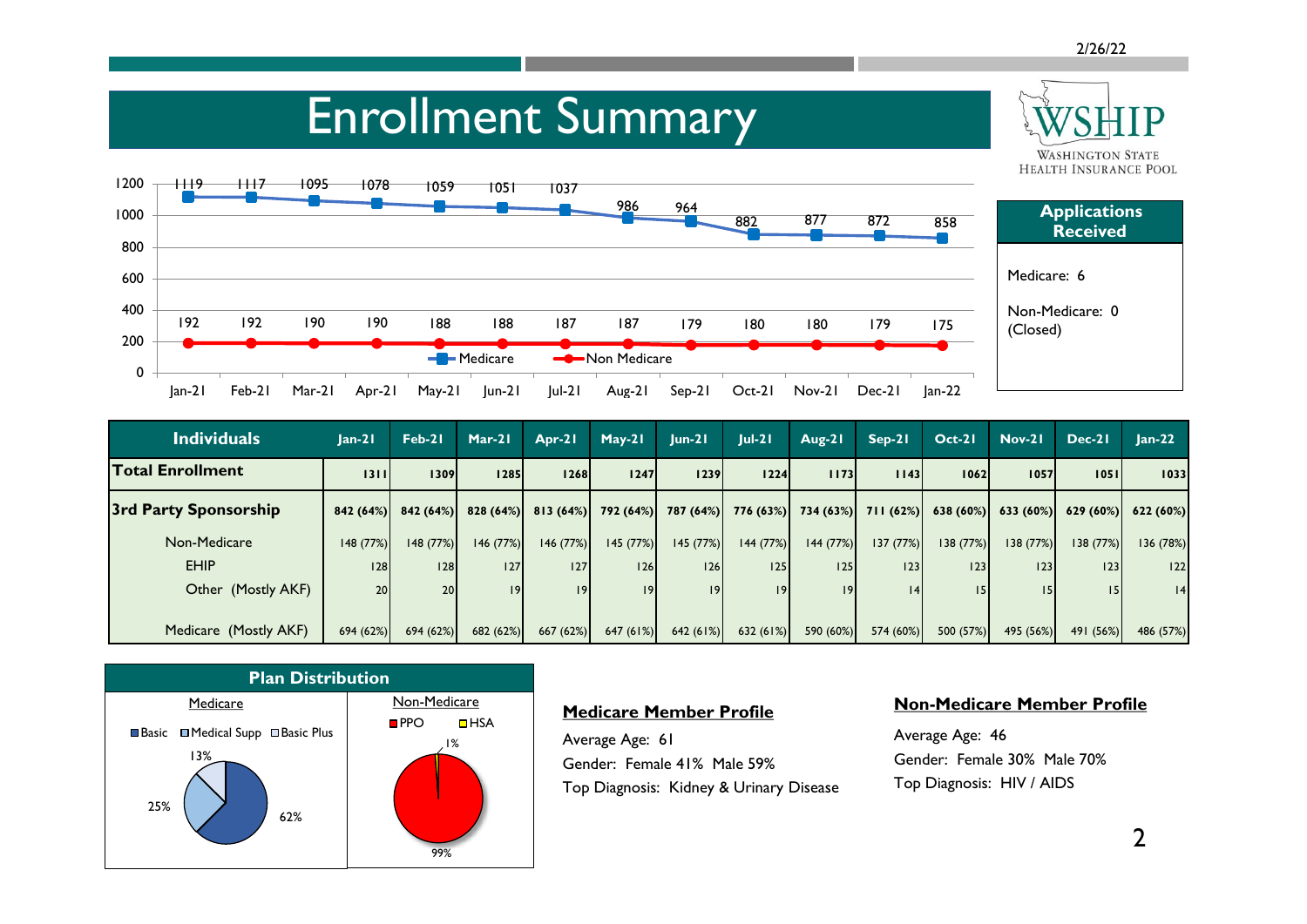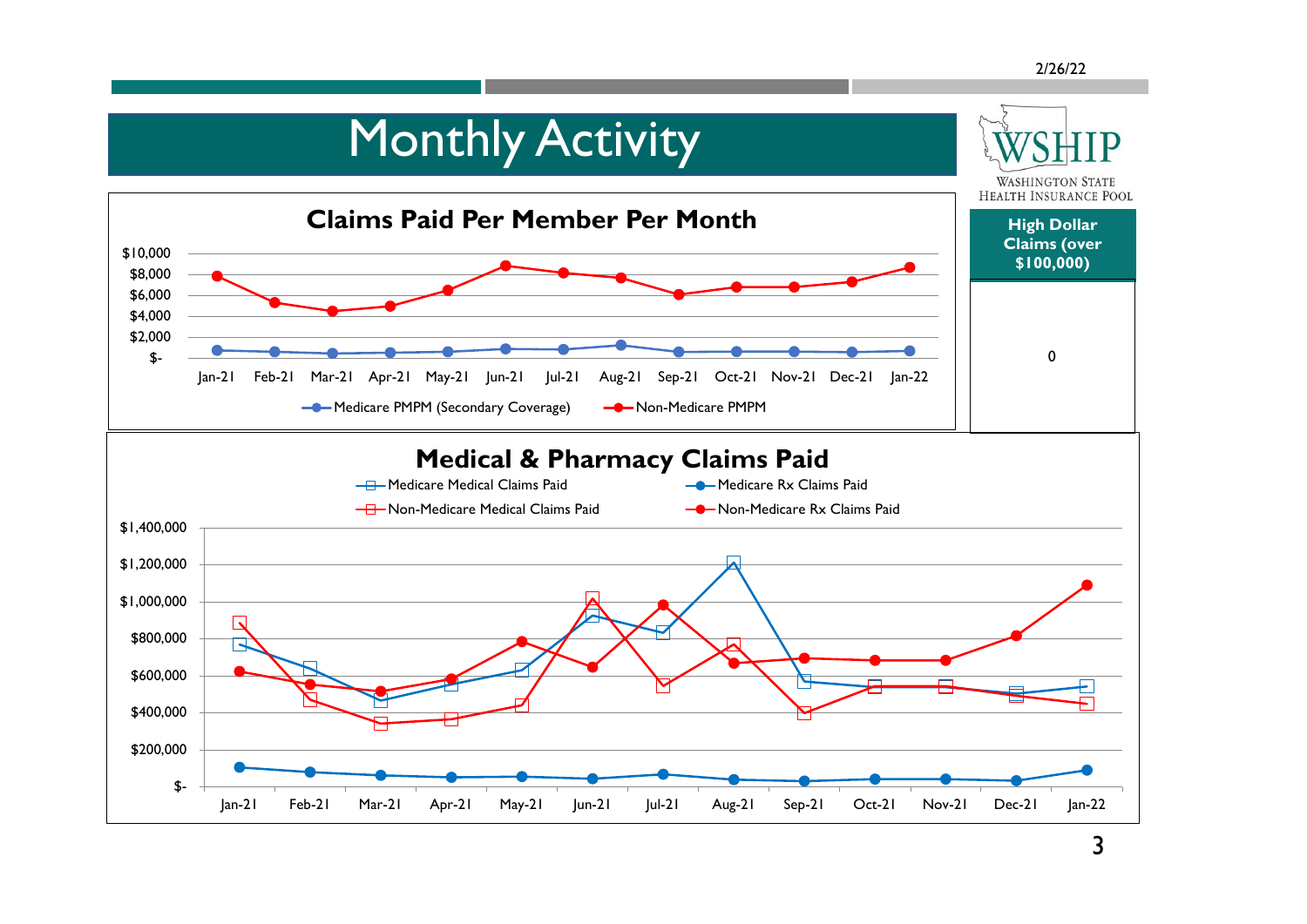# **Monthly Activity**



### **Service Levels**

| <b>Metric</b>                     | $Jan-21$      |               | Feb-21   Mar-21   Apr-21   May-21   Jun-21 |               |               |               | $Jul-21$      | Aug-21   Sep-21   Oct-21   Nov-21   Dec-21   Jan-22 |               |               |               |               |               |
|-----------------------------------|---------------|---------------|--------------------------------------------|---------------|---------------|---------------|---------------|-----------------------------------------------------|---------------|---------------|---------------|---------------|---------------|
| <b>Customer Service:</b>          |               |               |                                            |               |               |               |               |                                                     |               |               |               |               |               |
| Average Calls per Day             | 32            | 25            | 23                                         | 24            | 23            | 36            | 32            | 25                                                  | 25            | <b>36</b>     | 29            | 42            | 44            |
| Speed of Answer (Standard 60 Sec) | 103           | 18            | 157                                        | 94            | 56            | 67            | 57            | 53                                                  | 48            | 46            | 43            | 55            | 87            |
| Top Call Reason                   | <b>Status</b> | <b>Status</b> | <b>Status</b>                              | <b>Status</b> | <b>Status</b> | <b>Status</b> | <b>Status</b> | <b>Status</b>                                       | <b>Status</b> | <b>Status</b> | <b>Status</b> | <b>Status</b> | <b>Status</b> |
|                                   |               |               |                                            |               |               |               |               |                                                     |               |               |               |               |               |
| <b>Claims:</b>                    |               |               |                                            |               |               |               |               |                                                     |               |               |               |               |               |
| <b>Claims Processing Accuracy</b> | 99.1%         | 99.1%         | 98.8%                                      | 100.0%        | 98.8%         | 99.0%         | 99.6%         | 99.6%                                               | 99.3%         | 99.6%         | 98.1%         | 99.5%         | 100.0%        |
| (Standard 97%)                    |               |               |                                            |               |               |               |               |                                                     |               |               |               |               |               |
| 30-Day Clean Claims Processing    | 100.0%        | 100.0%        | 100.0%                                     | 100.0%        | 100.0%        | 100.0%        | 100.0%        | 100.0%                                              | 100.0%        | 100.0%        | 100.0%        | 100.0%        | 100.0%        |
| (Standard 100%)                   |               |               |                                            |               |               |               |               |                                                     |               |               |               |               |               |